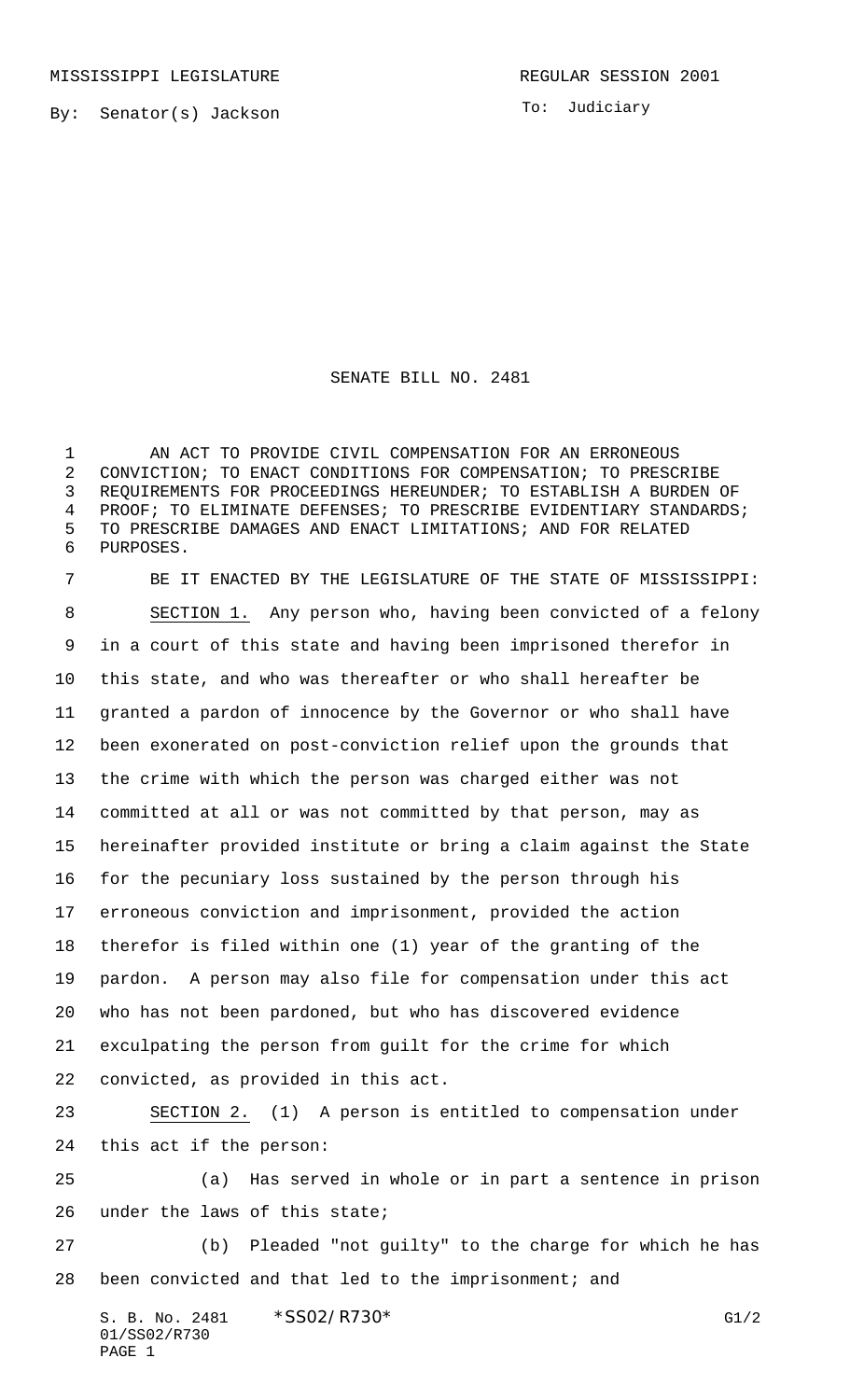(c) Is not guilty of the crime for which he was sentenced by virtue of being adjudicated not guilty by a court of law, or has been pardoned; or

 (2) Is determined by a court of competent jurisdiction not to have committed the crime of which convicted on the basis of new scientific evidence such as DNA analysis or newly discovered evidence.

 SECTION 3. (1) A person may bring a suit against the state under this act, and the state's immunity from the suit is waived to the extent provided by this act.

 (2) The suit must be initiated by a verified petition alleging that the petitioner is entitled to compensation.

 (3) The suit shall be brought in the circuit or chancery court of the county of the petitioner's residence at the time the suit is commenced or in the circuit or chancery court of the First Judicial District of Hinds County.

 (4) Service shall be had on the state by serving the Attorney General who shall represent the state in the proceeding.

 SECTION 4. The petitioner must establish by a preponderance of the evidence that he is entitled to compensation and the amount of compensation to which he is entitled.

 SECTION 5. The following are not defenses to an action brought under this act:

 (a) The judgment of conviction in the trial that resulted in the claimant's imprisonment; nor

 (b) An indictment, information, complaint, or other formal accusation.

 SECTION 6. (1) In any suit under this act, the court may admit as evidence the record of the trial at which the petitioner was convicted and the pardon or proclamation issued to him by the Governor or the order exonerating the petitioner upon action in a court of law on post-trial proceedings.

S. B. No. 2481 \*SS02/R730\* 01/SS02/R730 PAGE 2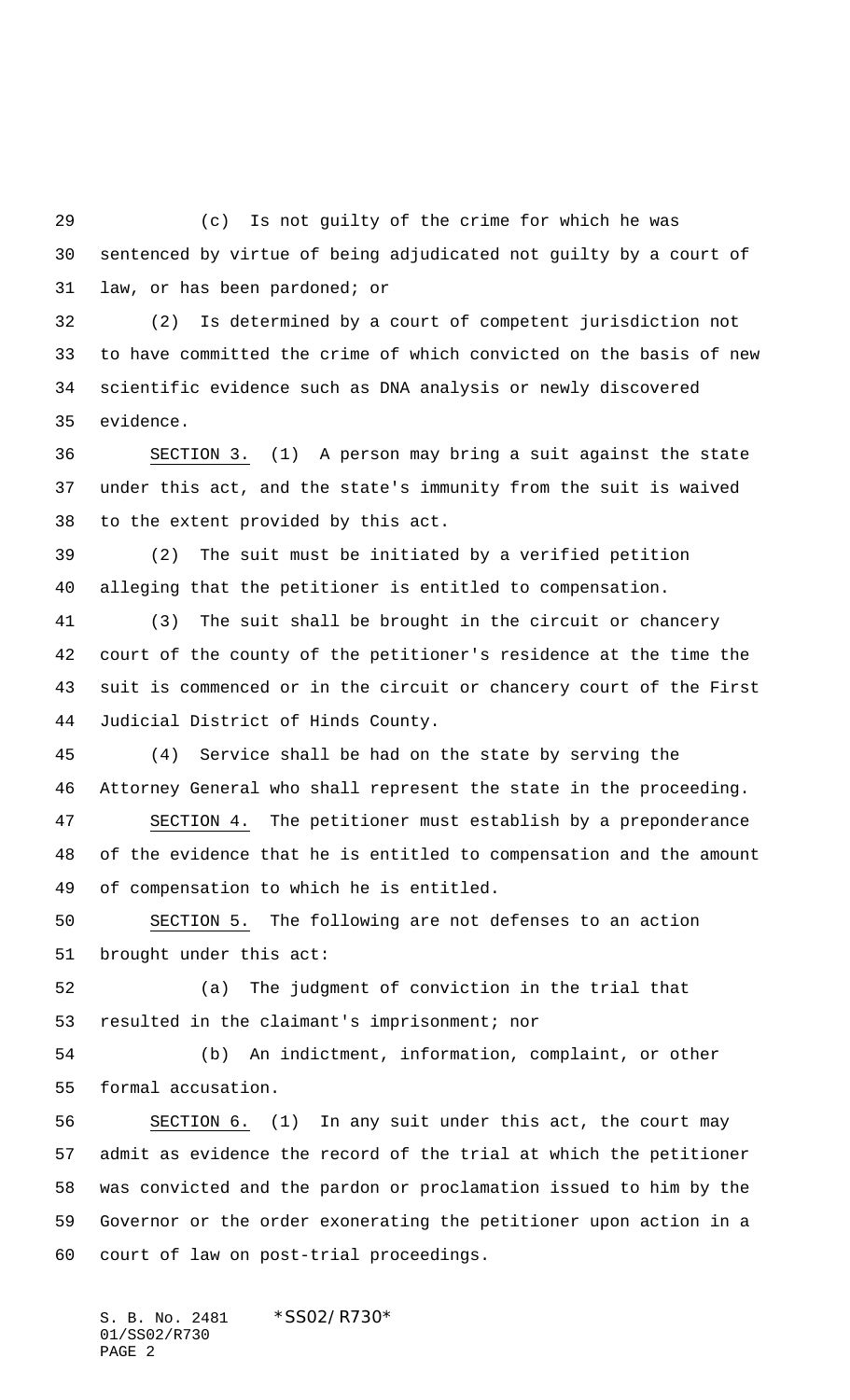(2) The court may also admit all court papers, orders, docket notations, or other writings of record in any court in this state as proof of the facts set forth in the writings.

 SECTION 7. (1) If the jury or the judge in a nonjury trial finds that the claimant is entitled to compensation, the jury or judge shall assess damages to compensate the claimant fairly and reasonably for:

 (a) Physical and mental pain and suffering sustained by him as a proximate result of the erroneous conviction or imprisonment from the time of the conviction by the trial court;

 (b) All reasonable and necessary medical expenses incurred by him as a proximate result of the erroneous conviction or imprisonment from the time of the conviction by the trial court; and

 (c) Legal, expert witness and other fees associated with prosecuting an appeal, petition for reversal or other post-conviction relief based on scientific evidence such as DNA analysis or other newly discovered evidence.

 (2) Damages assessed for physical and mental pain and suffering may not exceed Twenty-five Thousand Dollars (\$25,000.00). Total damages assessed under this act may not exceed Fifty Thousand Dollars (\$50,000.00) per erroneous conviction. Separate counts arising from a single criminal act or course of action shall constitute one conviction.

 SECTION 8. A person who claims compensation must bring the action within one (1) year after:

 (a) The person ceased serving the sentence of imprisonment;

89 (b) The person was released from custody; (c) The person discovered or should have discovered the 91 evidence substantiating his innocence, whichever is later; or (d) The person is pardoned or exonerated by a court of

law for the crime.

S. B. No. 2481 \* SS02/R730\* 01/SS02/R730 PAGE 3